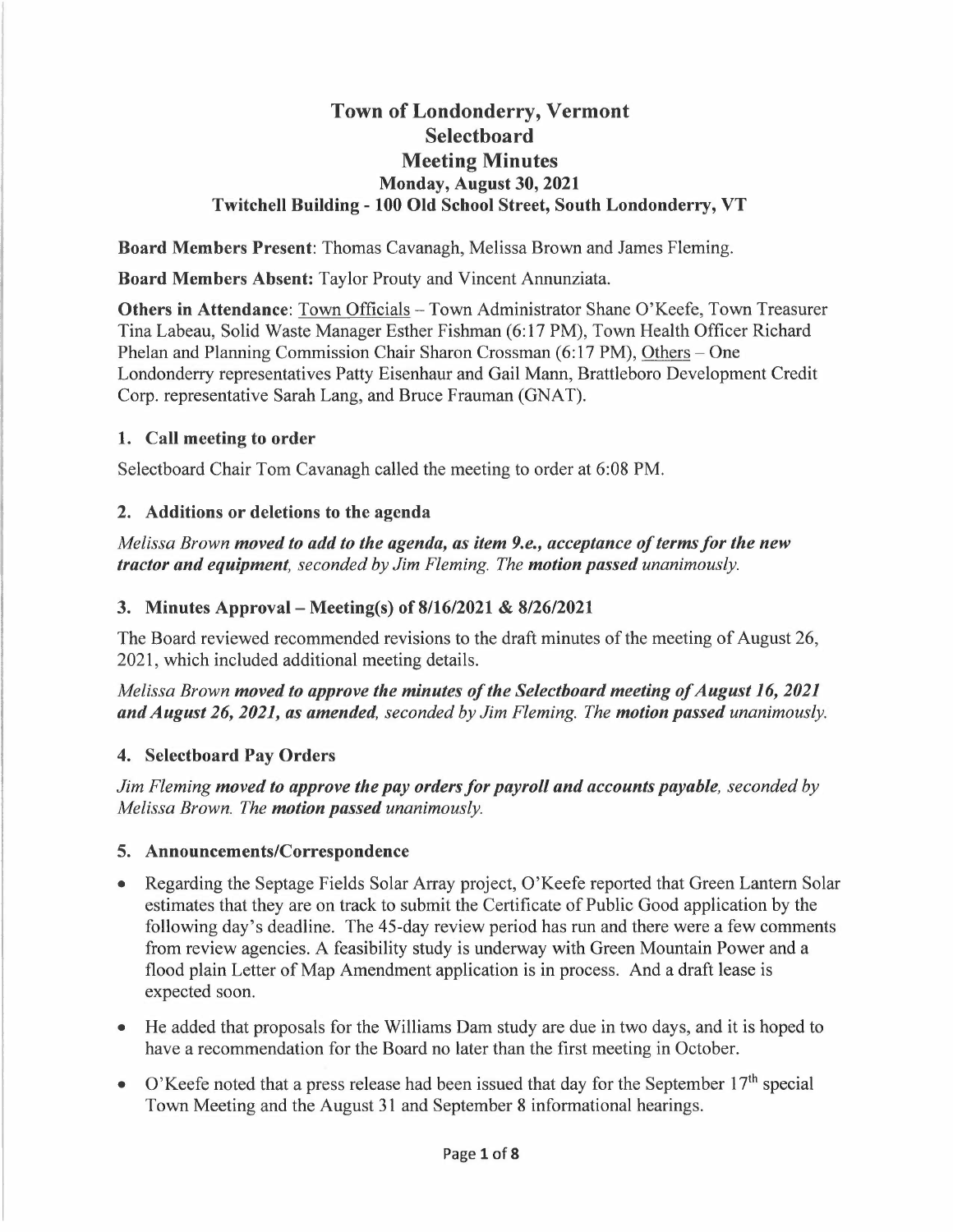Tina Labeau mentioned that the Town Office and the Transfer Station would be closed the following Monday for Labor Day, and that the Town Clerk's Office and Town Treasurer's office would be closed on September 23<sup>rd</sup> and 24<sup>th</sup> for training.

O'Keefe noted correspondence included in the Board's meeting packet was as follows:

- An email dated 8/18/2021 from Conservation Commission Administrative Assistant Andie Fusco tendering her resignation, and mentioning that she will stay on until a replacement can be found and will help facilitate the transition. The Conservation Commission is trying to find someone.
- An email dated 8/19/2021 from Waite-Heindel Environmental Management, the Town's septage fields hydrogeologists stating that PF AS was detected in the new groundwater monitoring well, and that this will likely result in additional environmental investigation. The full report will be issued soon.
- A chart with 2020 populations changes from 2010 to 2020 for area communities, showing that Londonderry's population increased by 150 people from 1,769 to 1,919, an 8.5% mcrease.
- An invitation to the 2021 VLCT Town Fair, scheduled for in-person session on September 29<sup>th</sup> and virtual sessions from October 4 through 8.
- An 8/19/2021 request from VLCT for the Town to choose a voting delegate to attend the September 29<sup>th</sup> annual business meeting in South Burlington.
- A letter of thanks dated 8/5/2021 from Health Care and Rehabilitation Services of Southeastern Vermont for the Town's annual contribution as approved by the Voters at Town Meeting.

# **6. Visitors and Concerned Citizens**

### **a. Monthly update - One Londonderry**

Patty Eisenhaur gave a detailed presentation on the One Londonderry Housing Group, noting that its primary goal is to ensure the availability of housing for all residents of Londonderry. She added that the group is tasked with exploring ways to enhance Londonderry's livability by facilitating the creation, rehabilitation, retention and reuse of a diversity of housing opportunities for all, while preserving Londonderry's rural character.

Eisenhaur stated that the specific goals for the coming year are to:

- Collect information on the housing situation today, review work conducted to date and understand the most pressing need.
- Identify and learn from experts in similar communities that have successfully tackled housing matters.
- Understand options and resources that might be available and develop action plans (near, medium, and long term) that can address the identified needs.

She mentioned several top priorities for the group as follows:

- Year-round rentals.
- Properties for sale \$300k and under for first time home buyers.
- Incentives to keep as primary residences.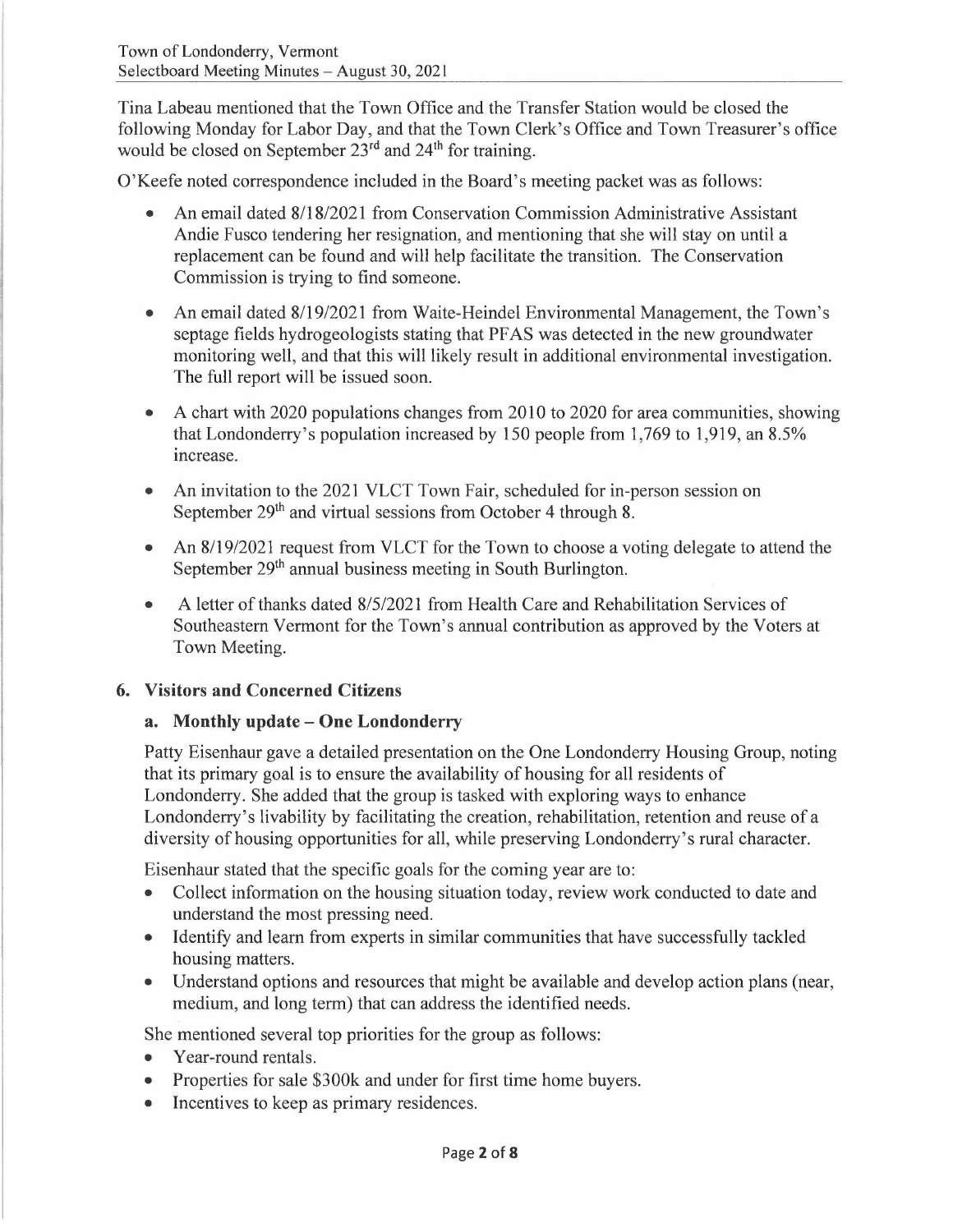- Rehab homes for rental or sale.
- Incentives for owners.
- Repurposing motels into apartments.
- Incentives for owners.
- Subdividing property to create affordable homes/rentals or facilitating the creation of "granny units".
- Second Congregational Church project.
- Multi-family developments, including modular home parks w/ shared well/septic.
- Tax sales.

And also spoke about the many connections locally and state-wide that the group is either working with now or seeking to forge relationships, and mentioned several top priorities for the group and initiatives being monitored. Of particular concern is the availability of affordable rental properties, she noted, and recommended a town-wide housing assessment.

Melissa Brown agreed that affordable housing is a significant issue locally and state-wide that needs to be addressed.

Gail Mann inquired about public input into how the Town would be using the incoming federal funds from the American Rescue Plan Act, and asked what the planning process would be and how citizens can get involved. She suggested that affordable housing was one area where the community can benefit from the funds.

Cavanagh stated that the Town needs to get better handle on what can and can't be funded under the federal funding programs. It was suggested that a public input meeting could take place at an upcoming meeting.

#### b. **Meet with representative(s) of Brattleboro Development Credit Corporation/Se VEDS**

Sarah Lang of the Brattleboro Development Credit Corporation met with the Board to discuss the services and programs offered by BDCC and its sister organization the Southeastern Vermont Economic Development Strategies, and to follow up on their annual funding request.

From the FY 2023 budget, the BDCC/SeVEDS is requesting 5,307 from Londonderry, which equates to about \$3 per person (2010 census), and she noted that a good part of the organization's funding comes from these contributions from many of its 23 member communities.

Lang provided copies of the previous year's annual report and a program overview. She described some of the work of the organizations and the business training work of her office in particular. She spoke of connections between BDCC and the Planning Commission and the One Londonderry group, and the high level of participation of Londonderry businesses with her organization.

She spoke about specific programs and services, both regionally and locally, and provided information on the many businesses assisted with COVID-19 sustainability and recovery funds and other aid.

Sharon Crossman spoke in support of the funding request, noting that the community has benefitted greatly by the efforts of BDCC and SeVEDS.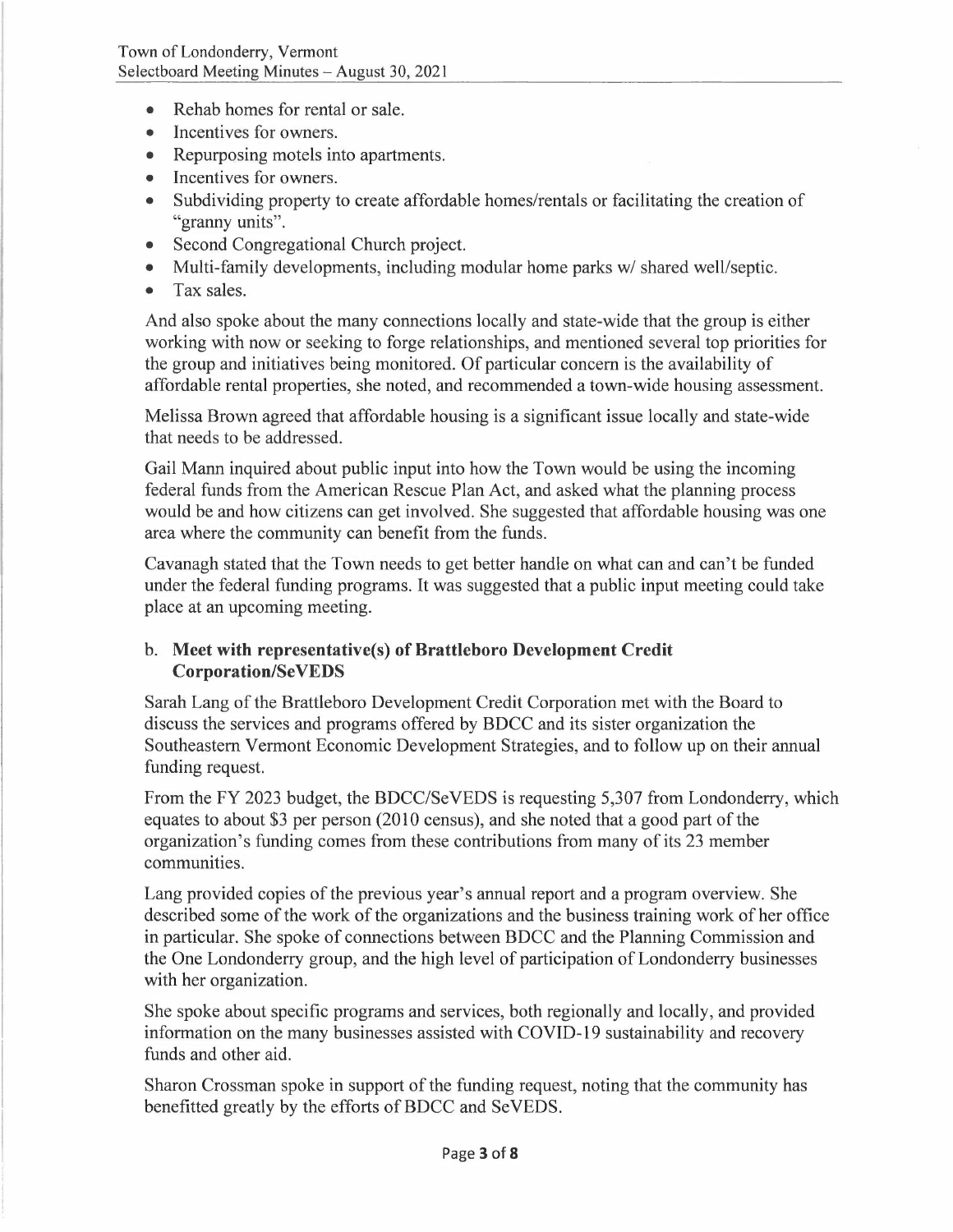On the issue of labor shortages, Lang spoke about general employment trends and about the organization's recruitment and retention efforts.

The Board thanked Lang for attending the meeting and for the work of BDCC/SeVEDS.

### **7. Town Officials Business**

### **a. Planning Commission - Monthly update**

Sharon Crossman provided updates as follows:

- With regard to affordable housing matters, she stated that she supports efforts to address the housing shortages as they directly impact community members. She suggested establishing or otherwise tapping into Town reserve funds to assist with housing affordability
- The Town Hall restoration project kicked off that day, with probe work in the balcony to determine its viability, work on basement mold issues and providing adequate accessibility. The State of Vermont fire safety permit has been issued.
- On the Maine Street Master Plan project, there will soon be an announcement of a townwide meeting to be hosted by the project consultant to discuss study efforts so far, take comments and encourage further participation.
- The Water-Wastewater project is stalled due to legal review of deed issues for a specific property that may be able to accommodate users on the south village. The is one opportunity in the north village involving shared use of an existing wastewater system that is being explored. Arranging for free water quality testing of private wells is still in process, and 32-34 people have expressed interest in this.

### **b. Conservation Commission - Appointment to fill vacancy**

The Board met with Gary Hedman, who has applied to volunteer for the Conservation Commission and provided information on his professional background and interest in helping the Town. It was noted that Hedman had met with the Commission, which voted to recommend Hedman's appointment.

O'Keefe mentioned that Hedman had volunteered to assist with the Williams Dam study given his background in engineering, including dam removal projects.

*Melissa Brown moved to appoint Gary Hedman to the Conservation Commission for a 3year term ending May 31, 2024, seconded by Jim Fleming. The motion passed unanimously.* 

# **8. Transfer Station/Solid Waste Management**

### **a. Updates**

Esther Fishman spoke about the efforts of Grow Compost, and there has been some guidance on how to ensure a minimum of contamination in order to keep down costs. She stated that working with the company is going well.

Cavanagh noted that the take-it-or-leave-it shed is open between noon and 3 :00 PM every day the Transfer Station is open. Drop-off is limited to those hours as well.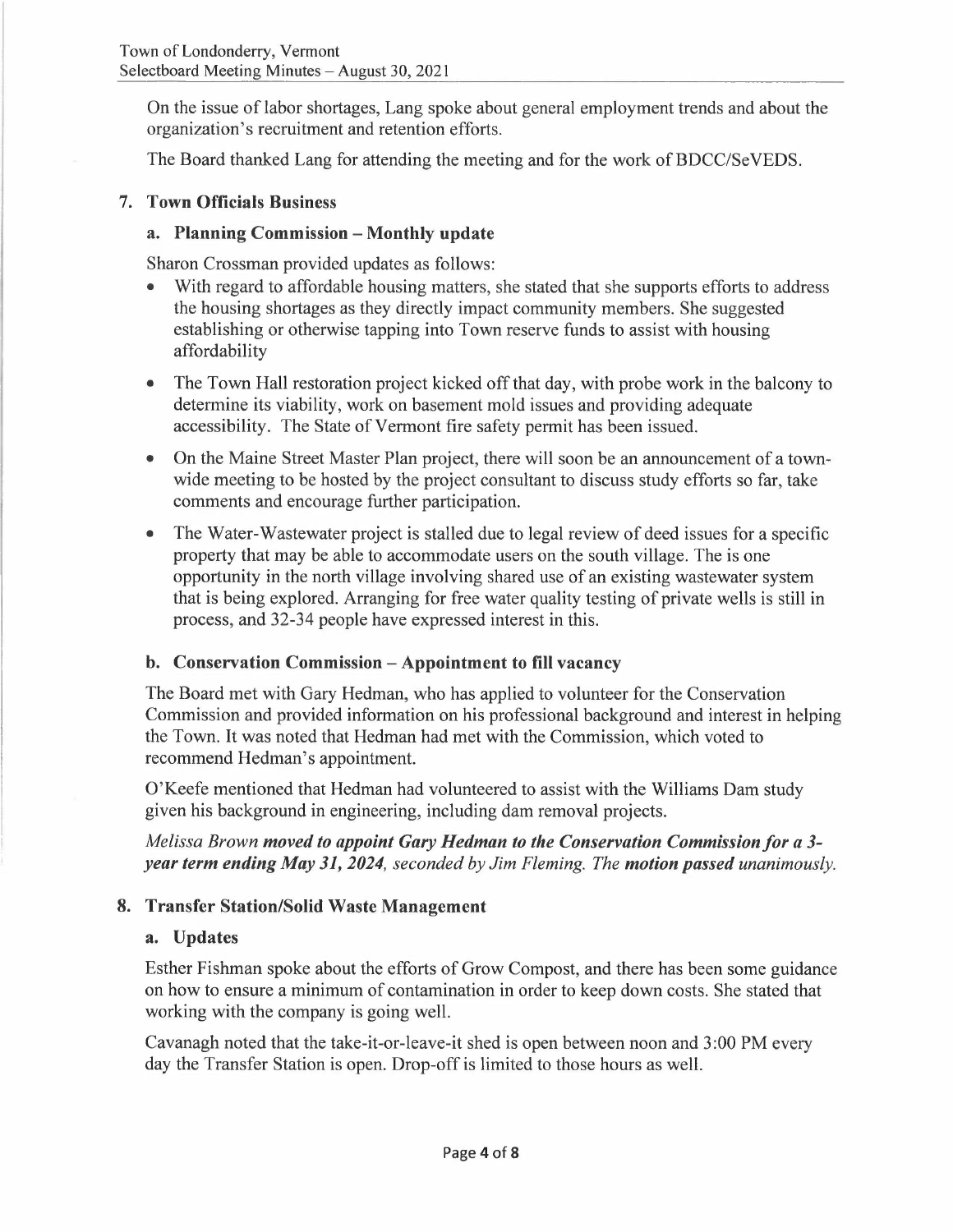Fishman mentioned that she has ordered signage for the entrance that provides days and hours of operation of the Transfer Station

### **b. Request for Transfer Station fee waiver - The Collaborative**

Fishman explained that Transfer Station fee waivers have been granted to not-for-profits for their regular trash but must pay for special disposals such as with construction. The Collaborative already disposes of its regular trash at the Flood Brook School and is now asking for a waiver for occasional large items. Fishman stated that she supports the waiver request.

No decisions were made, and the Board will discuss this matter at the next regular meeting pending further information from Fishman, such as the type of disposal items and frequency.

### **9. Roads and Bridges**

### **a. Updates**

O'Keefe noted that he was still inventorying the vehicles and equipment in the cold storage building and hoped to have it completed for the next regular meeting.

### **b. Consider bids for winter road salt**

The Board reviewed the following bids received in response to an invitation to bid sent out on 8/19/2021 for road salt supply and delivery:

- Apalachee, LLC \$80.00/ton
- American Rock Salt Co., LLC \$81.30/ton
- Cargill, Inc. Did not bid

O'Keefe explained that Apalachee has provided salt to the Town in the past few years and Road Foeman Josh Dryden reports that he is happy with the product and service. The cost last year was \$70.15/ton.

*Jim Fleming moved to accept the bid from Apalachee Salt/or FY2022 supply and delivery of winter road salt in the amount of \$80. 00 per ton, and to authorize the Town Administrator to execute any documents necessary for the hiring of the contractor to provide the necessary material and services, seconded by Melissa Brown. The motion passed unanimously* 

### **c. Review Town highway speed studies**

The Board reviewed traffic and vehicle class counts from 2018 and 2020, and speed recommendations prepared by the Windham Regional Commission, for the following roads:

- Spring Hill Road
- Landgrove Road
- Winhall Hollow Road

O'Keefe mentioned that these studies are needed in order to establish speed limits on paved roads. On 7/26/2021, the Board reviewed reports for the following roads:

• Goodaleville Road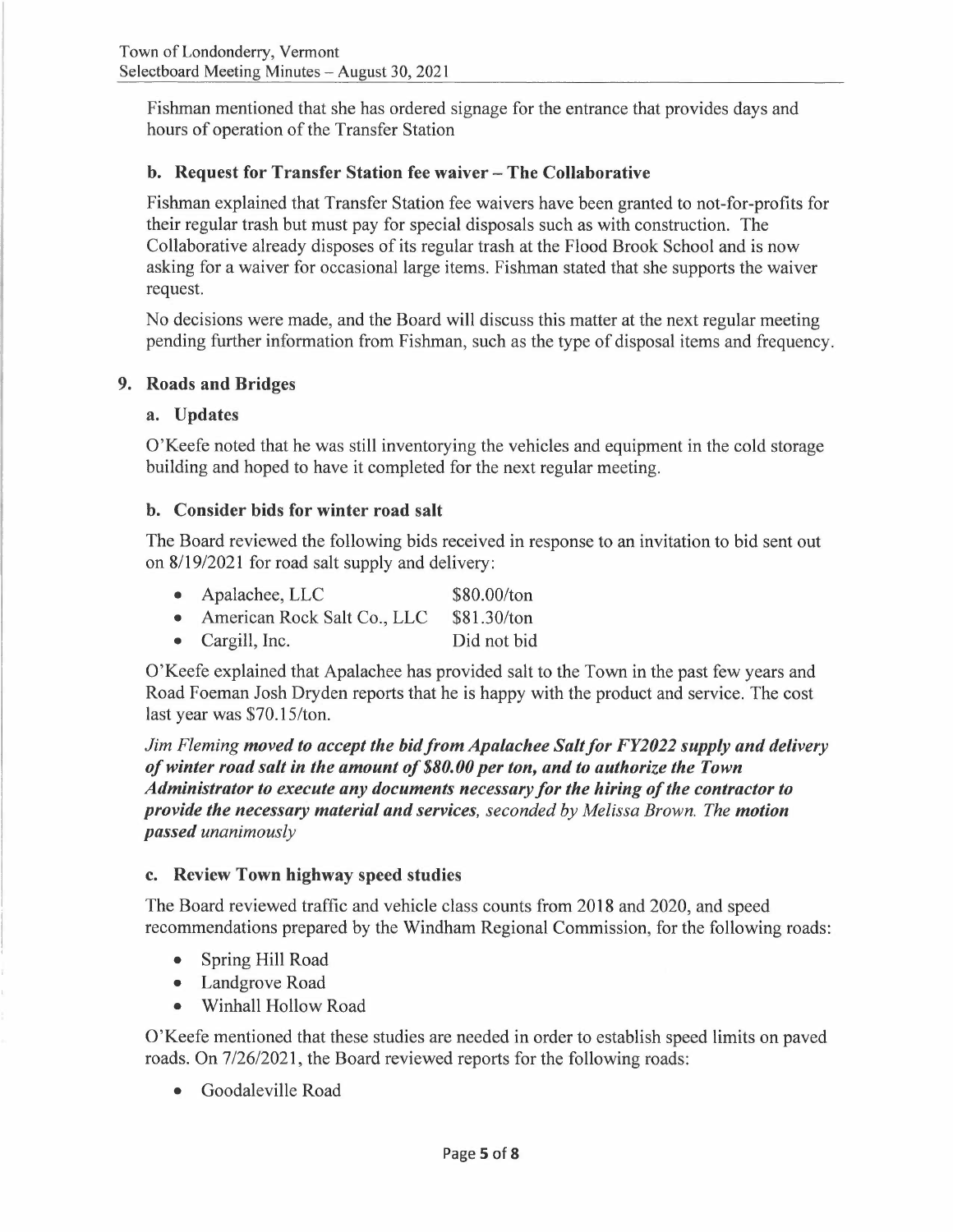- Hells Peak Road
- Winhall Station Road

He noted that the reports each have recommended speed limits from WRC, which he has checked and believes there may be alternative speed limits that might make better sense based upon actual observations in addition to the data. He stated that he is waiting on recommendations from the Windham County Sheriff's Office as well, and looks to have a set of proposed Ordinance amendments with new speed limits for these roads at an upcoming regular Board meeting.

He stated that he has been unable to determine ordinance language for the formal establishment of "no through trucking" on Middletown Road and Thompsonburg Road/Main Street, but will continue to do research on this.

# **d. Discuss posting of Town highway speed limits**

O'Keefe explained that the speed limit for all gravel roads in the community is 35 miles per hour (mph) per the Traffic and parking ordinance, but until such time as roads are posted at that speed limit the roads default to the State maximum of 50 mph. He noted that there is \$4,000 budgeted for signs, which would provide for about 40 signs with posts, and recommended that the Board prioritize which roads should be posted first. and then role out signs at other locations in the coming year or two depending on budgets.

Location and frequency of posted signs was briefly discussed, as were budget and labor issues.

Specific roads for speed limit signage were discussed. O'Keefe noted that if the Board approves new speed limits on paved roads at an upcoming meeting they too will need to posted. Melissa Brown suggested posting notification of class 4 roads.

The consensus of the Board was for the Highway Department to order 20 sets of 35 mph signs with posts, and to come back at the next regular to settle on which specific roads to sign.

# **e. Acceptance of financing terms of for the new tractor and equipment**

With regard to paying for the new tractor with roadside mower and blower, which is now on order from H.P. Fairfield, Labeau stated that she had sought financing quotes from several financial institutions and for the best deal to be with North Star leasing Company. The proposal is a 5-year term at 4.999% interest for the \$143,344.60 purchase price. Labeau noted that other proposals were for 5.5% and 6.1 % interest.

*Melissa Brown moved to accept the financing proposal from North Star Leasing Company and authorize the Town Treasurer or the Town Administrator to execute this and any subsequent documents to secure the funding, seconded by Jim Fleming. The motion passed unanimously.* 

### **10. Old Business**

# **a. Discuss upcoming Special Town Meeting and informational hearings**

The Board reviewed and discussed possible handouts for the upcoming informational hearings, the first being scheduled for the following evening.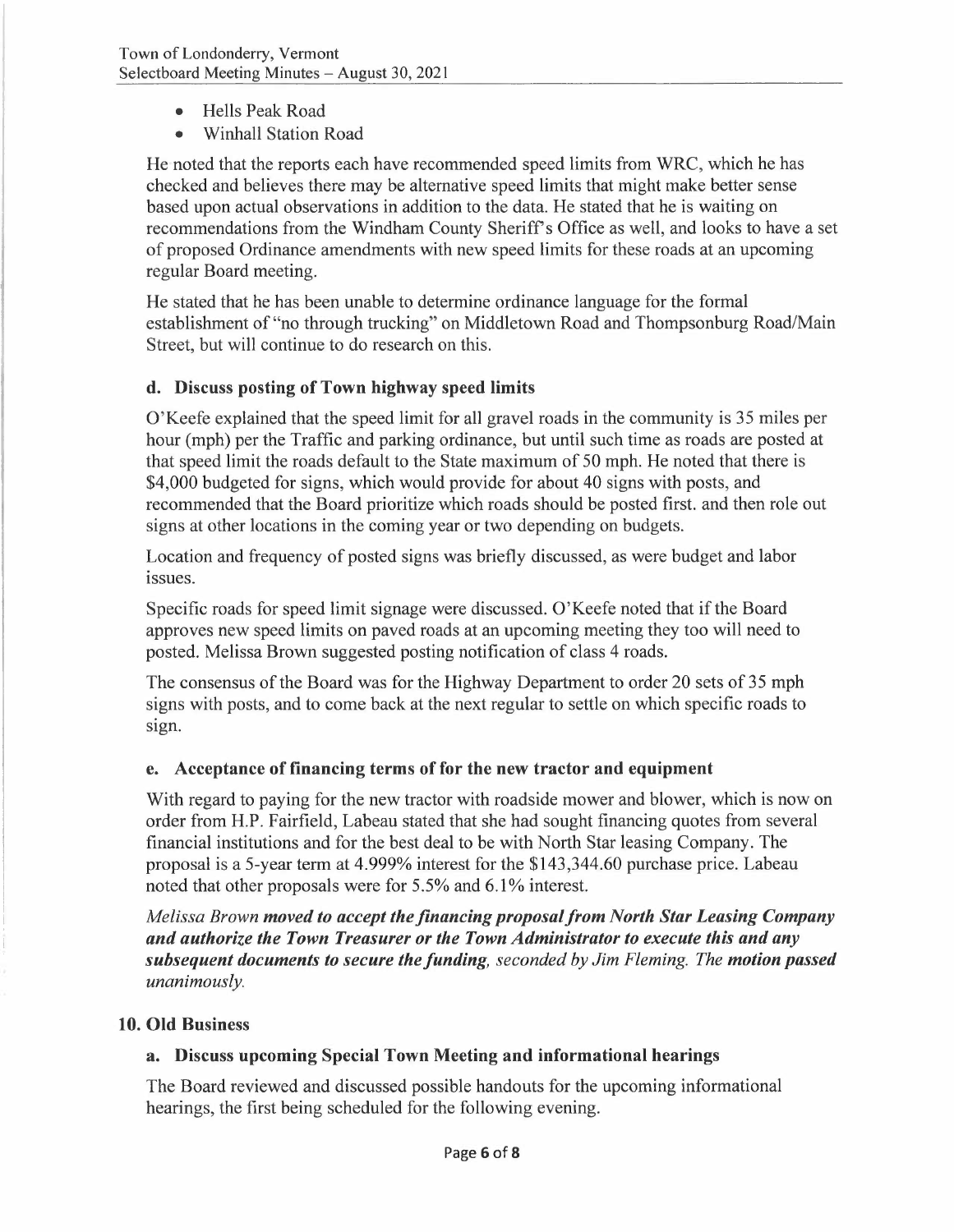Brown and Crossman spoke about the language in the draft Zoning Bylaw that addresses cannabis businesses. The specific bylaw section would be included in the information packet to be handed out as a draft.

Information on potential income from a 1% local sales tax would be included, as would a list of Vermont municipalities with the local sales tax. The definition of integrated cannabis licenses would also be provided.

Cavanagh prepared an opening statement to address each of the articles and distributed a draft for review and comment. There were a few changes made to improve the statement, including that the Board itself is not recommending that votes be cast one way or another on any article. O'Keefe was asked to prepare a final version for Cavanagh.

In addition to Town Moderator Doug Friant, it was noted that others invited to attend to address questions are:

- Gwynn Zakov from the Vermont League of Cities and Towns
- Maryann Morris from The Collaborative
- Drug policy reform advocate David Silberman
- Julie Hulburd from the Vermont Cannabis Control Board

Absentee ballots will be available at the informational hearing and possible ballots, Labeau mentioned.

The Board discussed logistics of the informational hearing, including pandemic-related health measures.

### **b. Ratify 8/16/2021 decision on use of Town Office meeting room**

The matter of use of the Town Office meeting room by the Vermont Institute of Natural Science on 9/4/2021 was added to the agenda at the previous regular meeting and therefore required ratification per the Board's Rules of Procedure. It was noted that the Conservation Commission was a co-sponsor of the event.

*Jim Fleming moved to ratify the Board's August 16, 2021 decision to authorize use of the Town Office assembly room on September 4, 2021 by the Vermont Institute of Natural Science for an educational event conditioned on there being no admission charged for attendees, seconded by Melissa Brown. The motion passed unanimously* 

### **11. New Business**

None.

# **12. Adjourn**

Brown noted that before the next regular meeting there will be meeting with the Windham County Sheriff's Office, and she requested that there be an opportunity to report out on that meeting at the 9/13/2021 Board meeting.

### *Melissa Brown moved to adjourn the meeting, seconded by Jim Fleming. The motion passed unanimously.*

The meeting adjourned at 7:44 PM. The next regular meeting of the Selectboard is scheduled for September 13, 2021.